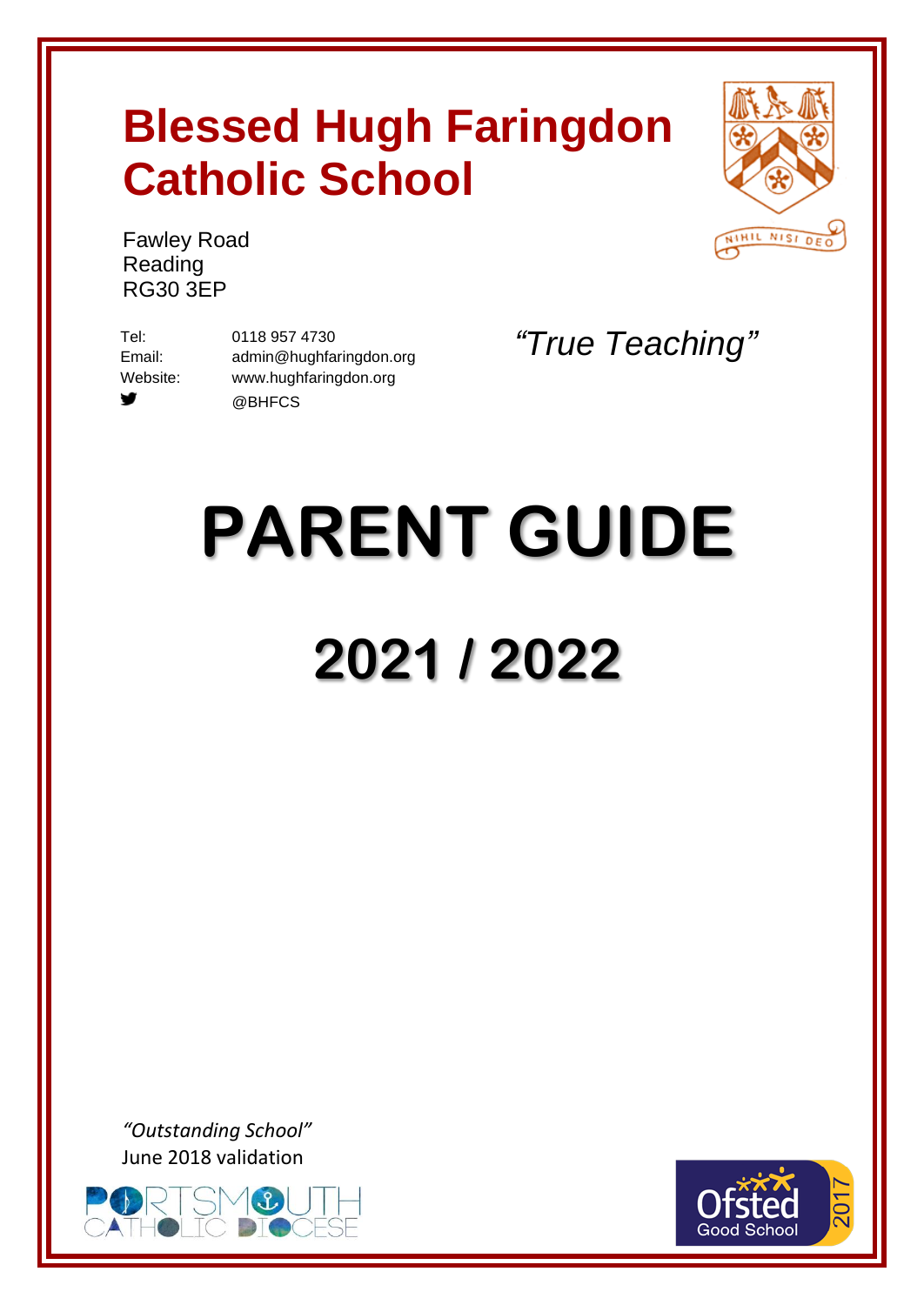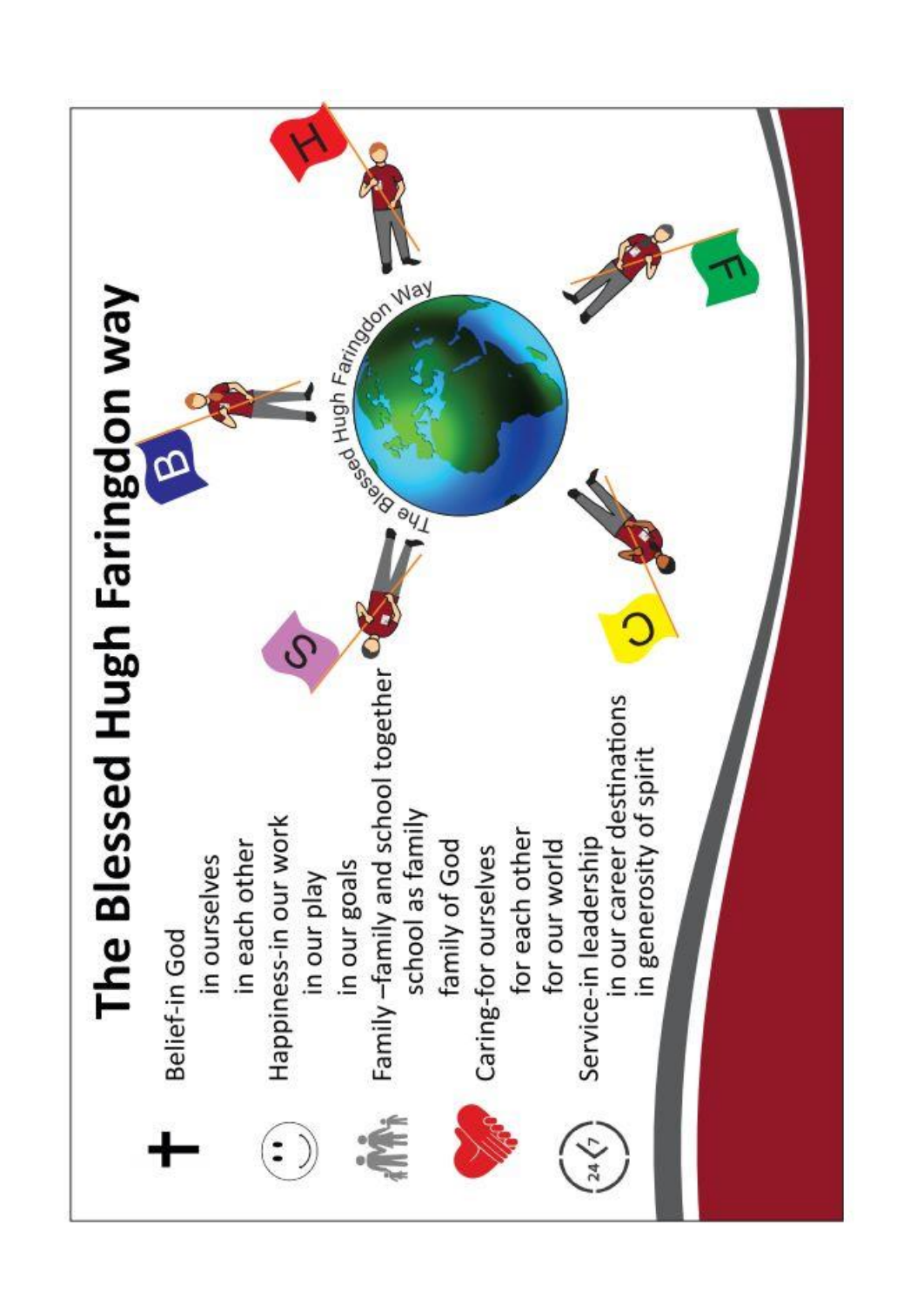## **IMPORTANT INFORMATION**

Headmaster **Dr S Uttley** 

Deputy Headteacher<br>
Assistant Headteachers<br>
Mrs S Matthews Assistant Headteachers

Head of Year 7 Miss L Heaver<br>
TBL Tutor Miss L Heaver<br>
Miss L Heaver 7BL Tutor Mr P Gibbs 7MT Tutor Mr J Sombilon **7OR Tutor Ms J Warren** SENDCO<br>BMW Centre **Mrs R Killick**<br>Miss L Boorn

Mrs A Donaldson Ms H Jordan Mr J Webster

7DB Tutor Mrs A Wej-Nunoo Miss K Hurd 7ML Tutor **Mrs** L Guernion Miss L Boorman

KS3 Achievement and Pastoral Co-ordinator Mrs L Richards

Co-Chair of Governors Mrs Maureen McCartney Mrs Nicola Milsom-James

## **Term Dates: 2021-2022**

| <u>Term 1</u>         | <b>Wednesday 1 September</b><br><b>Thursday 2 September</b><br><b>Friday 3 September</b> | Staff training day<br>Staff training day<br><b>Students return to school</b> |  |  |  |
|-----------------------|------------------------------------------------------------------------------------------|------------------------------------------------------------------------------|--|--|--|
|                       | Friday 3 September to Friday 22 October 2021                                             |                                                                              |  |  |  |
| Holiday:              | Monday 25 October to Friday 29 October 2021                                              |                                                                              |  |  |  |
| Term 2                | Monday 1 November to Friday 17 December 2021                                             |                                                                              |  |  |  |
|                       | Friday 10 December 2021                                                                  | Staff training day                                                           |  |  |  |
| Holiday:              | Monday 20 December to Monday 3 January 2022                                              |                                                                              |  |  |  |
| Term <sub>3</sub>     | Tuesday 4 January to Friday 18 February 2022                                             |                                                                              |  |  |  |
| Holiday:              | Monday 21 February to Friday 25 February 2022                                            |                                                                              |  |  |  |
| <u>Term 4</u>         | Monday 28 February to Thursday 8 April 2022                                              |                                                                              |  |  |  |
|                       | Friday 11 March 2022                                                                     | Staff training day                                                           |  |  |  |
| Holiday:              | Monday 11 April to Friday 22 April 2022                                                  |                                                                              |  |  |  |
| <u>Term 5</u>         | Monday 25 April to Friday 27 May 2022                                                    |                                                                              |  |  |  |
|                       | May Day Bank Holiday Monday 2 May 2022                                                   |                                                                              |  |  |  |
| Holiday               | Monday 30 May to Friday 3 June 2022                                                      |                                                                              |  |  |  |
| Term 6                | Monday 6 June to Thursday 21 July 2022                                                   |                                                                              |  |  |  |
|                       | Thursday 21 July                                                                         | Staff training day                                                           |  |  |  |
| <b>Summer Holiday</b> | Friday 22 July to Thursday 1 September 2022<br>-1-                                       |                                                                              |  |  |  |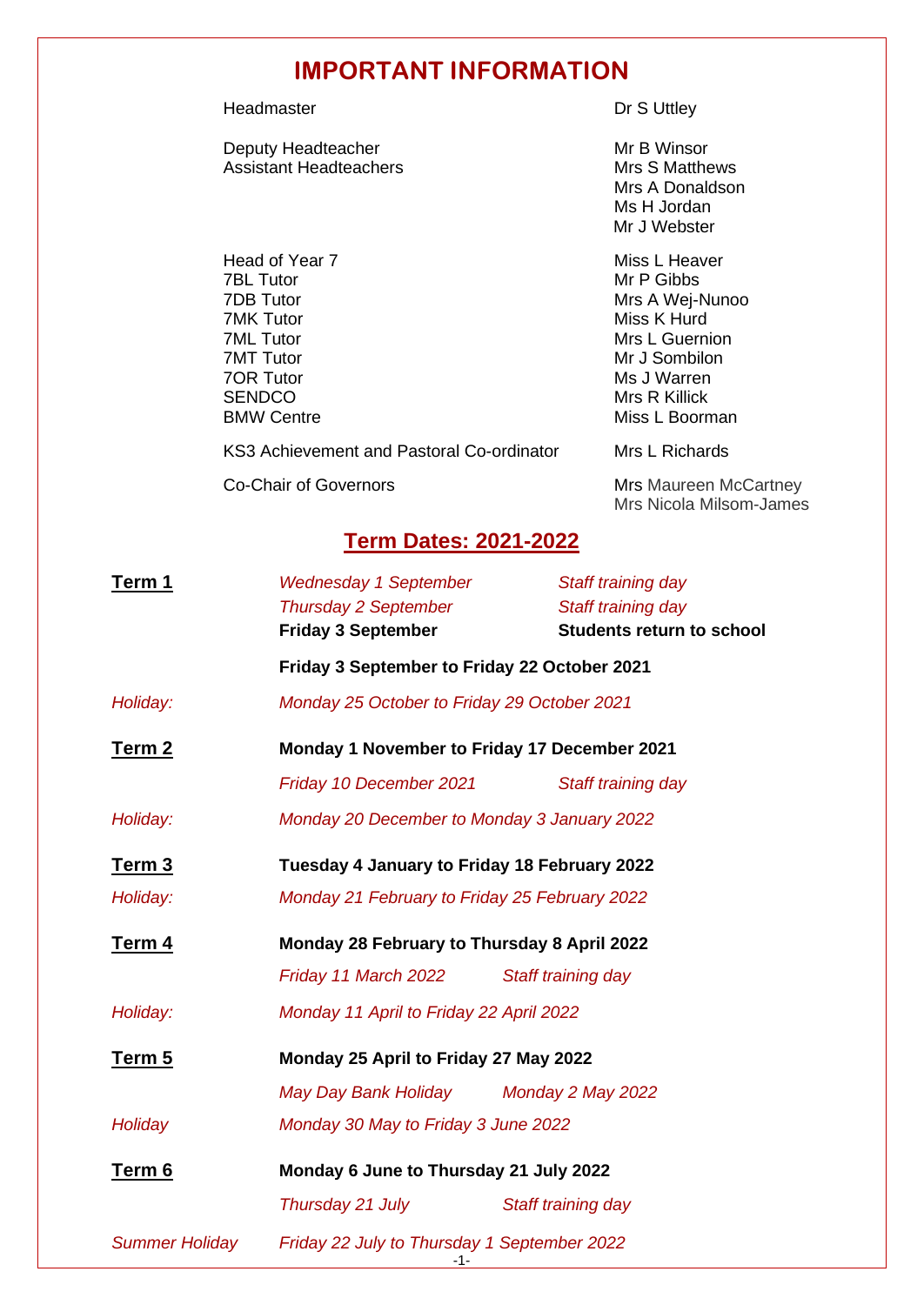

## **Blessed Hugh Faringdon Catholic School**

Dear Parents

I am delighted to welcome you and your family to the next seven years with Blessed Hugh Faringdon Catholic School. The purpose of this booklet is to provide you with details about the school and to emphasise that we take your role as partners with us in your child's education very seriously indeed. In short, we are determined to have the best communication with home of any school in the region.

You will be able to access information regarding homework via Microsoft Teams assignments*.* We hold Parents' Evenings each year but also special information evenings relating specifically to your child's year group specific curriculum needs.

Each week you will receive from me the Head's e-newsletter called *'Heads Up'*. We also keep the school website up-to-date at [www.hughfaringdon.org](http://www.hughfaringdon.org/) and, to get day-by-day updates, we operate a very active Twitter feed @BHFCS, as well as a Facebook and Instagram feed. Finally, you will be given log-in details for the Parent Portal which allows you to monitor your child across a range of indicators in real time. If you are not able to access the internet for any reason, please let us know and we will ensure you receive paper copies of relevant information.

In addition to this range of communication, the most important relationship for you and your child is the Form Tutor. Please contact the Form Tutor regarding any questions and concerns.

Finally, may I wish your child a happy and successful time at Blessed Hugh Faringdon School.

Yours faithfully

Sim R. Utiliz

**Dr Simon Uttley Headmaster**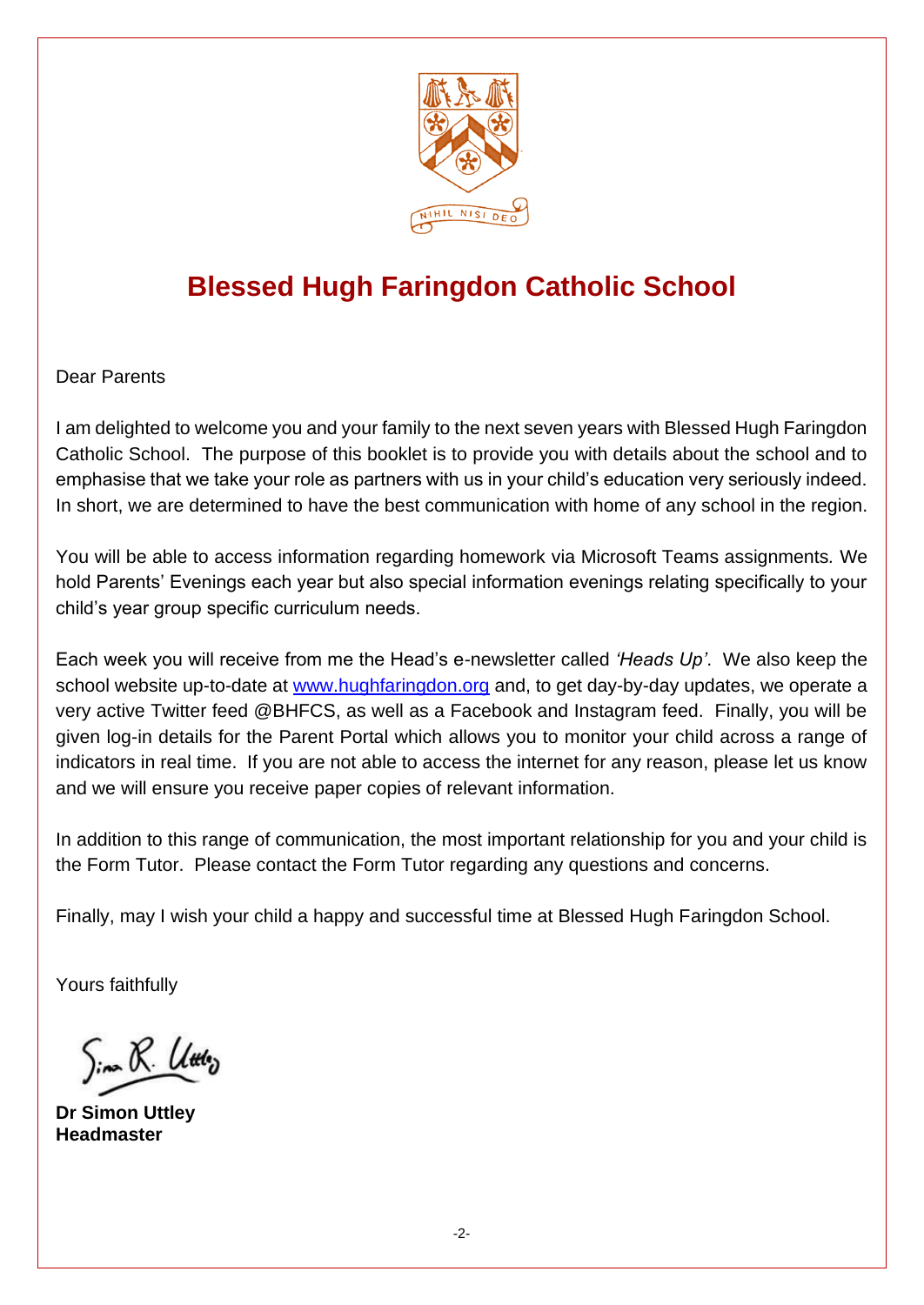## **Who was Blessed Hugh Faringdon?**

Blessed Hugh Cooke of Faringdon was a Benedictine Monk and the last Abbot of Reading Abbey.

He was martyred near St James Church in Reading in the year 1539 because of his beliefs and commitment to the Catholic church during the reformation.

We mark this event each year during the month of November with a whole school mass followed by an afternoon of festivities in honour of his name.



## **Spiritual Life**

Here at Blessed Hugh Faringdon Catholic School, we gather together every morning to pray, either as individual year groups or as tutor groups.

Our relationship with God is very important to us and at the centre of all that we do.

We have a school chapel and Mass is celebrated on a weekly basis, in addition to Holy Days.

Every pupil in the school has the opportunity to experience days of fun and prayer away from school in the form of retreats. These are organised by the RE Department.

On important occasions such as Blessed Hugh Faringdon Day in November and the Thanksgiving Day in July, we celebrate Mass together as a school.



## **School Prayer**

Father pour out your Spirit upon our School and grant us a renewed vision of your glory so that we may experience your power, be faithful to your Word, and consecrate ourselves to your service. We pray that your love may grow among us, and your kingdom come; through Christ our Lord.

*Amen*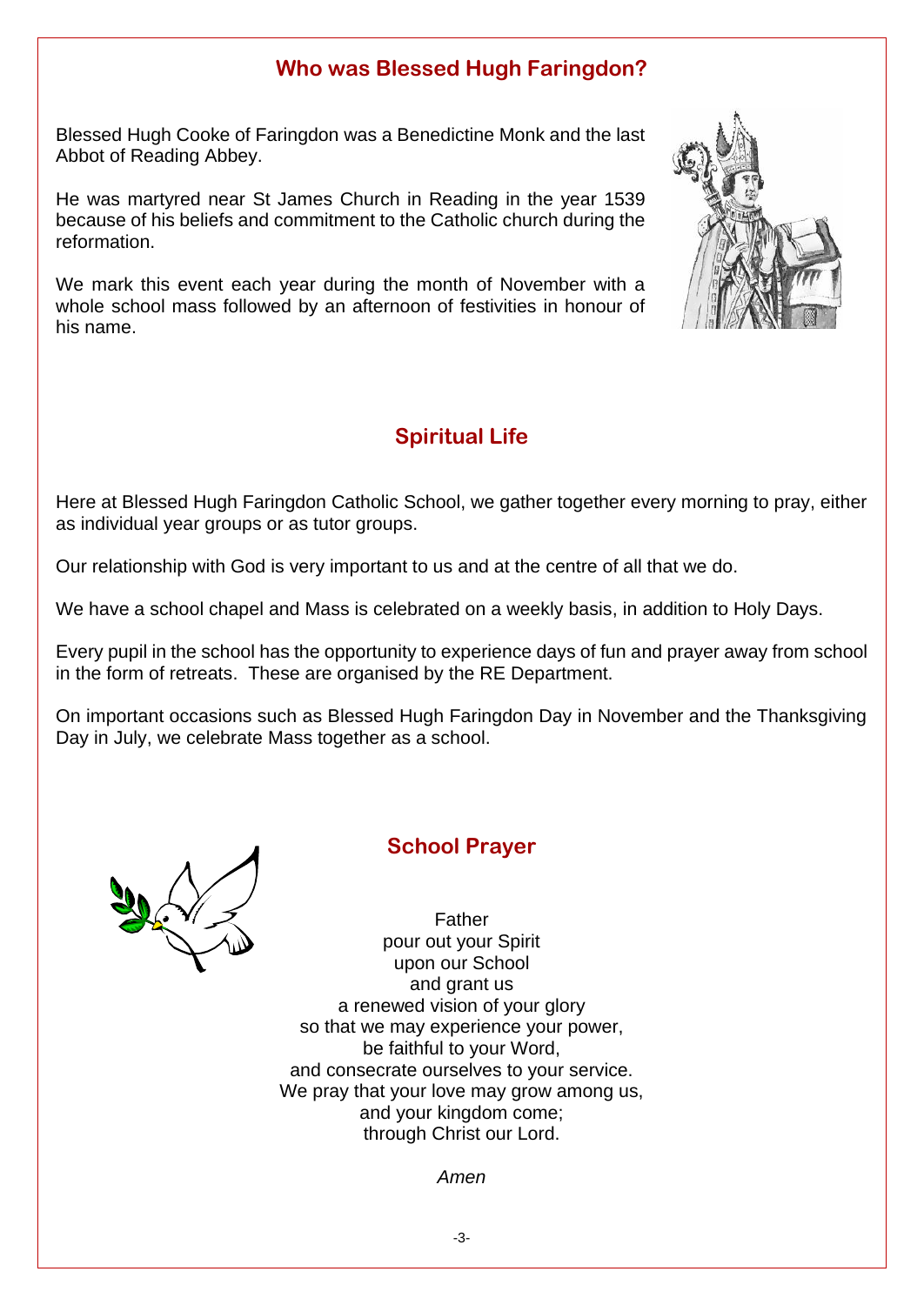## **Uniform**

Blessed Hugh Faringdon has its own distinctive uniform. There are good reasons for this. The most important is that our students come from a wide variety of backgrounds and uniform helps us create a sense of our school as a community. Moreover, smart appearance is very important for a student's self-esteem. Some of our students, understandably, like to show they can keep up with the latest trends in teenage fashions. This puts other students, and their parents who have limited resources, under unnecessary pressure. A school uniform removes these distractions and allows students to concentrate on their learning. We ask parents to resist reacting to each change of fashion where school uniform and hairstyles are concerned. Often what is fashionable is unsuitable for wearing at school.

Our compulsory school uniform and PE kit can be purchased online at [www.valentinoschoolwear.com](http://www.valentinoschoolwear.com/) or by telephone on 01483 475051. Valentino Schoolwear also have a shop in school which is open every Wednesday from 10.00am to 2.30pm.

#### **SCHOOL BLAZERS AND TIES**

- These are compulsory items of uniform which Must be worn to school every day.
- All students are aware that blazers should be worn to assembly.
- Blazers can be taken off if the weather permits. students will be advised of these times.

#### **BOYS**

| <b>Blazer:</b> | Maroon with School Badge                        |  |  |  |
|----------------|-------------------------------------------------|--|--|--|
| Trousers:      | Plain Grey (no jeans, chinos                    |  |  |  |
|                | or other fashion trousers) – not black.         |  |  |  |
| Shirt:         | Plain White school shirt                        |  |  |  |
| Tie:           | <b>School Tie</b>                               |  |  |  |
| Jumper:        | V-Necked Maroon with School Badge<br>(optional) |  |  |  |
| Socks:         | Black or grey                                   |  |  |  |
| <b>Shoes:</b>  | Plain Black (no boots or trainers)              |  |  |  |





| Maroon with School Badge<br>Banded school skirt available from<br>Valentino Schoolwear Ltd. (not optional). |
|-------------------------------------------------------------------------------------------------------------|
| Plain grey tailored flannel. School wear not<br>fashion trousers - not Black                                |
| Plain white school shirt                                                                                    |
| School tie                                                                                                  |
| V-Necked Maroon with School Badge<br>(optional)                                                             |
| Plain White or Grey socks or flesh or black<br>coloured tights                                              |
| Plain Black (no trainers, boots or fashion<br>shoes). Heels should be no higher than<br>5 <sub>cms</sub>    |
|                                                                                                             |

Outdoor coats should be plain and dark in colour. Leather/PVC and denim jackets are not permitted. Hoodies of any colour are not acceptable.







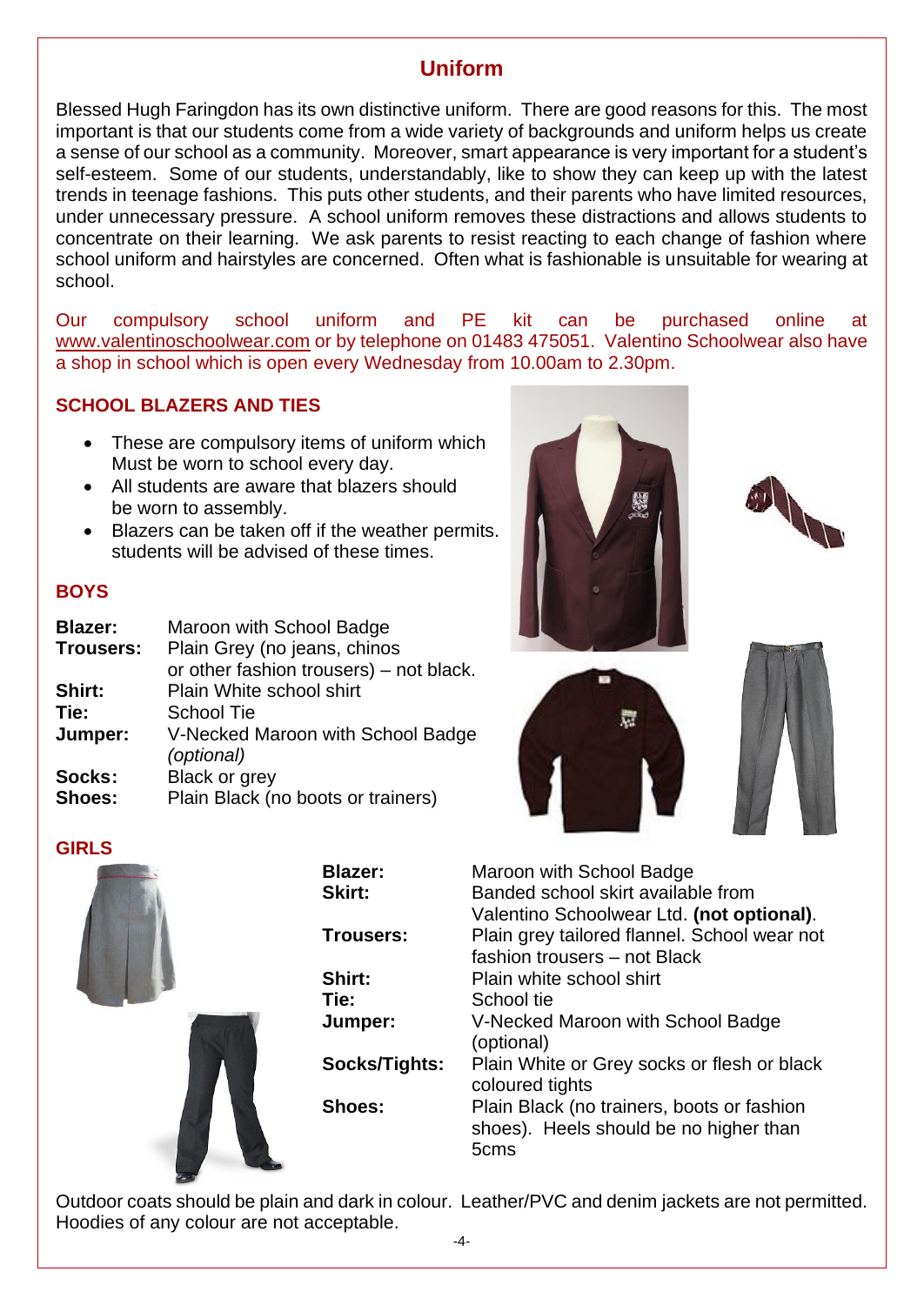#### **School Bag**

The bag must be capable of holding an A4 folder. Small fashion bags will not be allowed and will be confiscated if used. A rucksack style bag worn across both shoulders is recommended to alleviate problems of back pain later in life

#### **Jewellery**

Items of jewellery should be discreet, and students should not wear anything that could be a danger in lessons such as PE, science, or technology. Earrings: only a single metal stud in each ear is permitted. No other piercings or tattoos.

#### **Hair**

Inappropriate haircuts, hair colours or patterns are not allowed. Long hair must be tied up for PE / practical subjects.

#### **PE KIT**

#### **BOYS AND GIRLS**

- Black/white polo shirt with school crest
- Black shorts with crest
- Black/white rugby shirt
- Plain black football socks
- White sports socks
- Football boots
- **Trainers**

#### **Optional:**

• Black/white fleece and/or bottoms with school crest









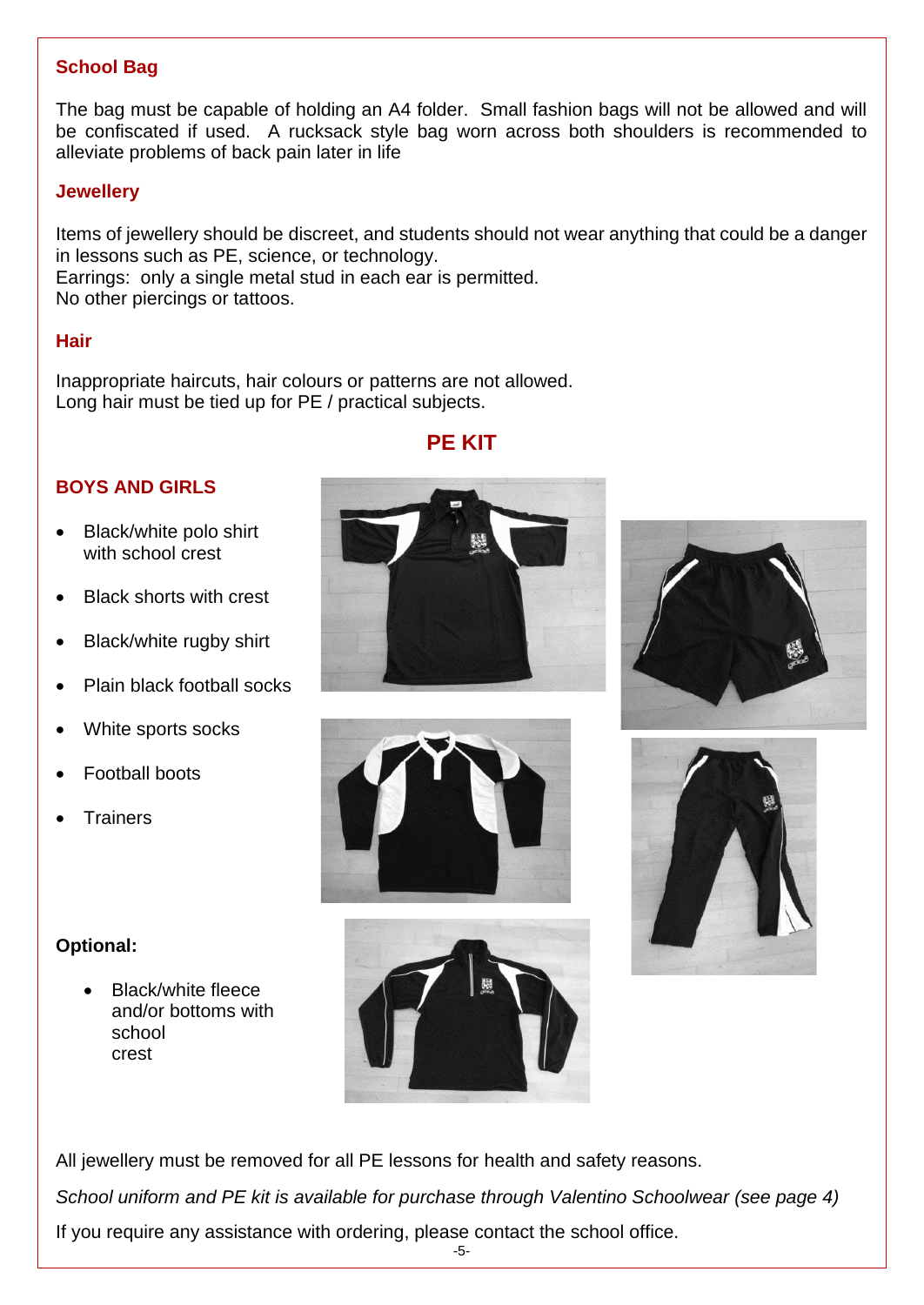## **Care of Property**

#### **Personal Property**

We expect all our students to take great care in their use of facilities and equipment. Any damage should be reported immediately to a member of staff. Accidents will happen, but where there is a degree of carelessness, students will be asked to contribute to the cost of replacement. Students should be responsible for looking after their own property including all items of clothing, especially outdoor coats, bags and writing materials.

#### **Mobile Phones**

We discourage the bringing in of mobile phones or any mobile devices. However, if it is deemed necessary to bring such items to school **they can be handed into Reception in the morning and collected at the end of the school day.**

If a pupil is seen using a mobile phone or it goes off during a lesson the phone will be confiscated; the student may then collect it at the end of the school day. If the mobile phone is confiscated for a second time, it will be necessary for you (the parent/carer) to collect it from school at a time convenient to you.

#### **The school cannot accept any responsibility for loss or damage to such items and staff will not be deployed to search for such items in the event they go missing**

#### **Lost Property**

Students who find property which has been lost should hand it into Reception as soon as possible. If money or valuables are lost this should also be reported immediately to Reception. **All clothing, books, and other equipment should be clearly marked with the owner's name** so that the owner can be quickly located. Students should not bring to school large sums of money or items of great value. Parents are reminded that neither the school nor Governors accept responsibility for any property lost or damaged whilst in school. However, most household insurance policies can be easily extended to give the appropriate cover.

**Students must always hand in items of any value to the PE staff when they are involved in physical activities.**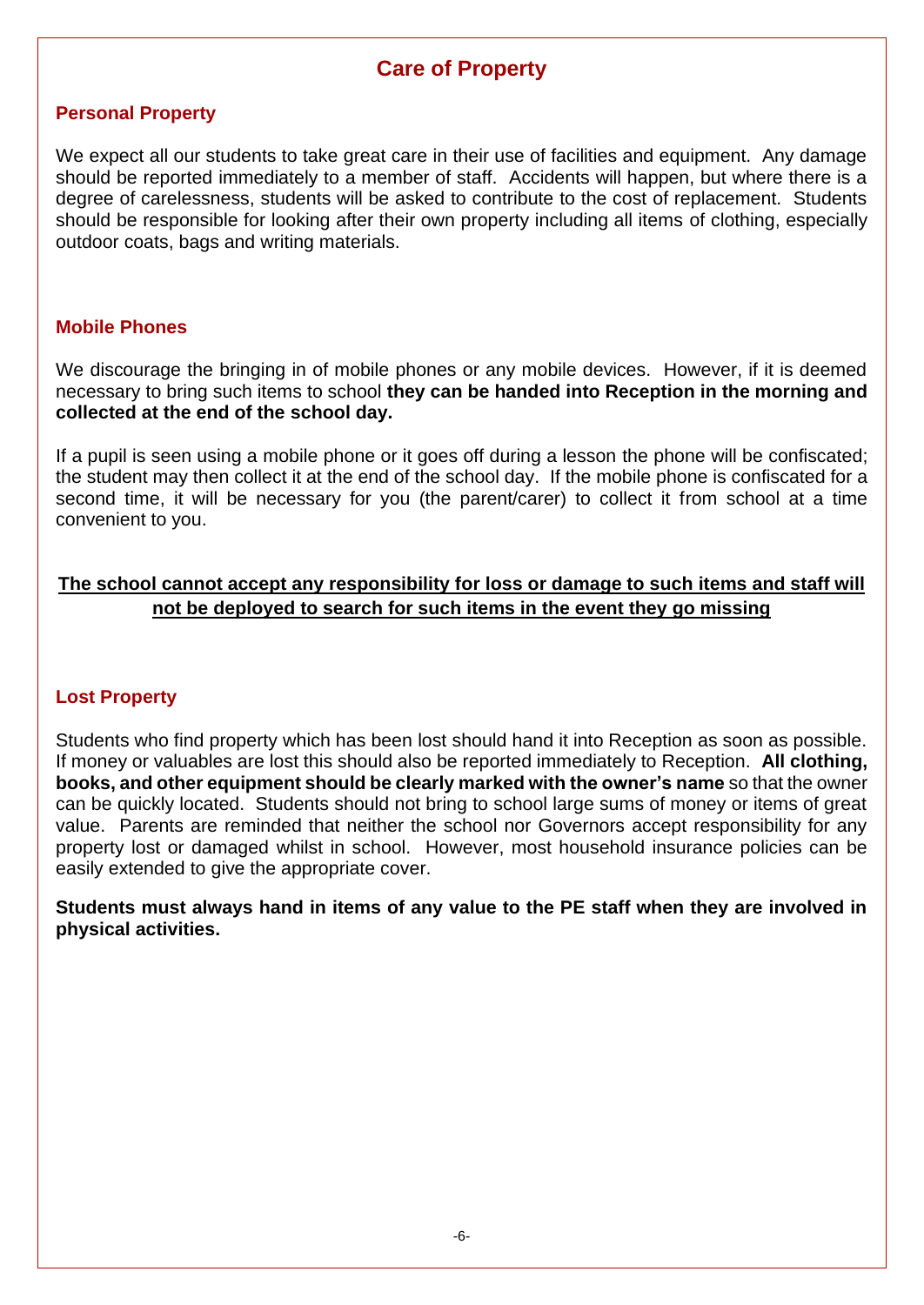## **The School Day**

There are **five** periods each school day and each day the same lesson times apply.

The timetable is as follows:

| 8.35am             | <b>First bell</b>                         |
|--------------------|-------------------------------------------|
| 8.40am             | Tutor time                                |
| 9.00am             | Lesson 1                                  |
| 10.00am            | Lesson 2                                  |
| 11.00am            | Break                                     |
| 11.20am            | Lesson 3                                  |
| 12.20pm            | Lesson 4                                  |
| 1.20 <sub>pm</sub> | Lunch                                     |
| 2.00pm             | Lesson 5 - to include afternoon roll call |
| 15.00pm            | <b>School ends</b>                        |
|                    |                                           |

## **Equipment**

Each day students should make sure they have their pencil case packed in their bag.

It should contain the following items:

- Pens
- Pencils
- Colouring Pencils
- Pencil Sharpener
- Eraser
- Ruler
- Compass
- Dictionary /Thesaurus

In addition to this they will need a calculator to assist them in Mathematics and other subjects.

These are the tools of the trade and a full day's work cannot be completed without them!

In addition to a pencil case, they will need to pack their school books (which will be issued by the various subject teachers) and PE kit on the days when this lesson is timetabled.

It is also necessary for students to have a reading book at all times.

## **Form Tutor and Pastoral Support Assistants**

Your son/daughter will be allocated to a tutor group and if you have any immediate worries or concerns, please contact their Form Tutor or KS3 Pastoral and Achievement Co-ordinator.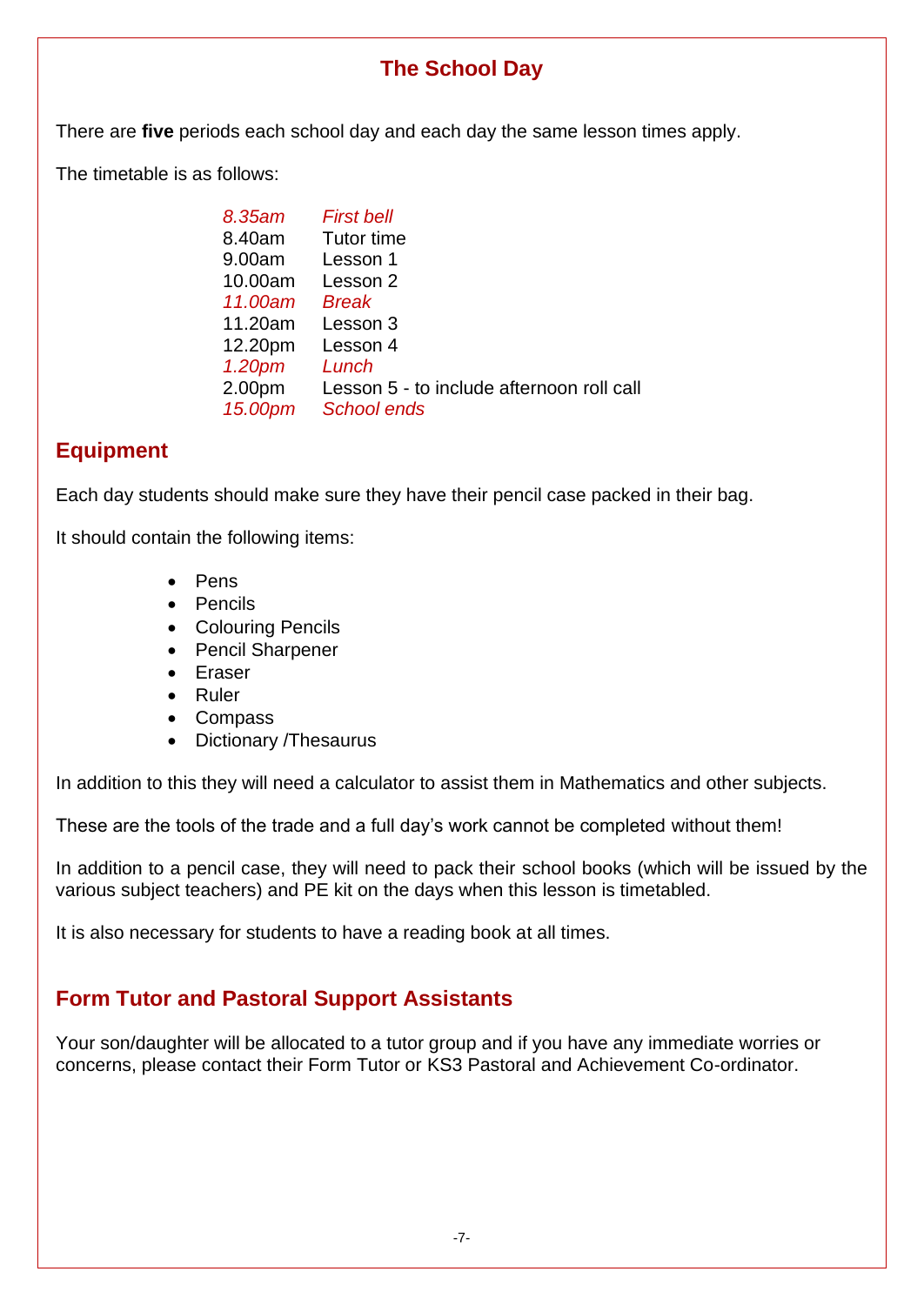## **Attendance and Punctuality**

Regular attendance is not only required by law, but it is essential if students are to make progress. The minimum expected attendance for all pupils is **96%**. In a secondary school, with different teachers for each subject, a short absence can result in a student missing a week's work in some subjects and it is very difficult to catch up. Poor attendance has increasingly serious effects as students get older and eventually makes it very hard for them to find a job. The only acceptable reason for absence is the child's illness. If you know that your child is likely to be absent, please notify the school as soon as possible.

You will be notified via GroupCall *(see page 10)* as soon as we know your child is absent. This helps school and parents to work together to improve attendance.

Certificates are awarded each term for 100% attendance.

#### **Please do not book a holiday in term time.**

The school does not expect you to take family holidays during term time as it disrupts your child's education. The Headmaster's permission must be sought before arranging any time off during term time. It is very unlikely any request for absence will be authorised.

If your child is likely to be absent for a long period of time but is able to work at home, please let their form tutor or head of year know so that work can be sent home.

A note of explanation, signed by the parent, should be sent in when the student returns to school.

It is very important for children to develop good habits about punctuality, not only in arriving at school but in moving from one lesson to another, and we hope parents will ensure that they leave home in good time.

#### **At Blessed Hugh Faringdon we expect all students to arrive at school on time.**

**If a pupil is late for school and therefore late for Tutor time, he/she will be detained after school that day for 30 minutes.** If a pupil continues to be late to school without good reason, then additional school sanctions will be imposed. In extreme cases, the Education Welfare Service will become involved.

#### **Dental/Medical Appointments**

Notes are also required for dental and medical appointments, although we would prefer if students do not have appointments during the school day.

If an appointment during the school day is unavoidable, students **must sign out at Reception** and **sign back in again on return to school**.

#### **Illness at School**

If a pupil feels unwell during the school day, they must report it to their class teacher before attending the medical room.

Parents will be contacted if urgent medical treatment is required (in which case, parents will be asked to go straight to the hospital).

Parents will also be contacted if their child is ill and they need to go home, so they can make the necessary arrangements to collect them. The school does not have a nurse on site, but an assessment will be made by a qualified first aider.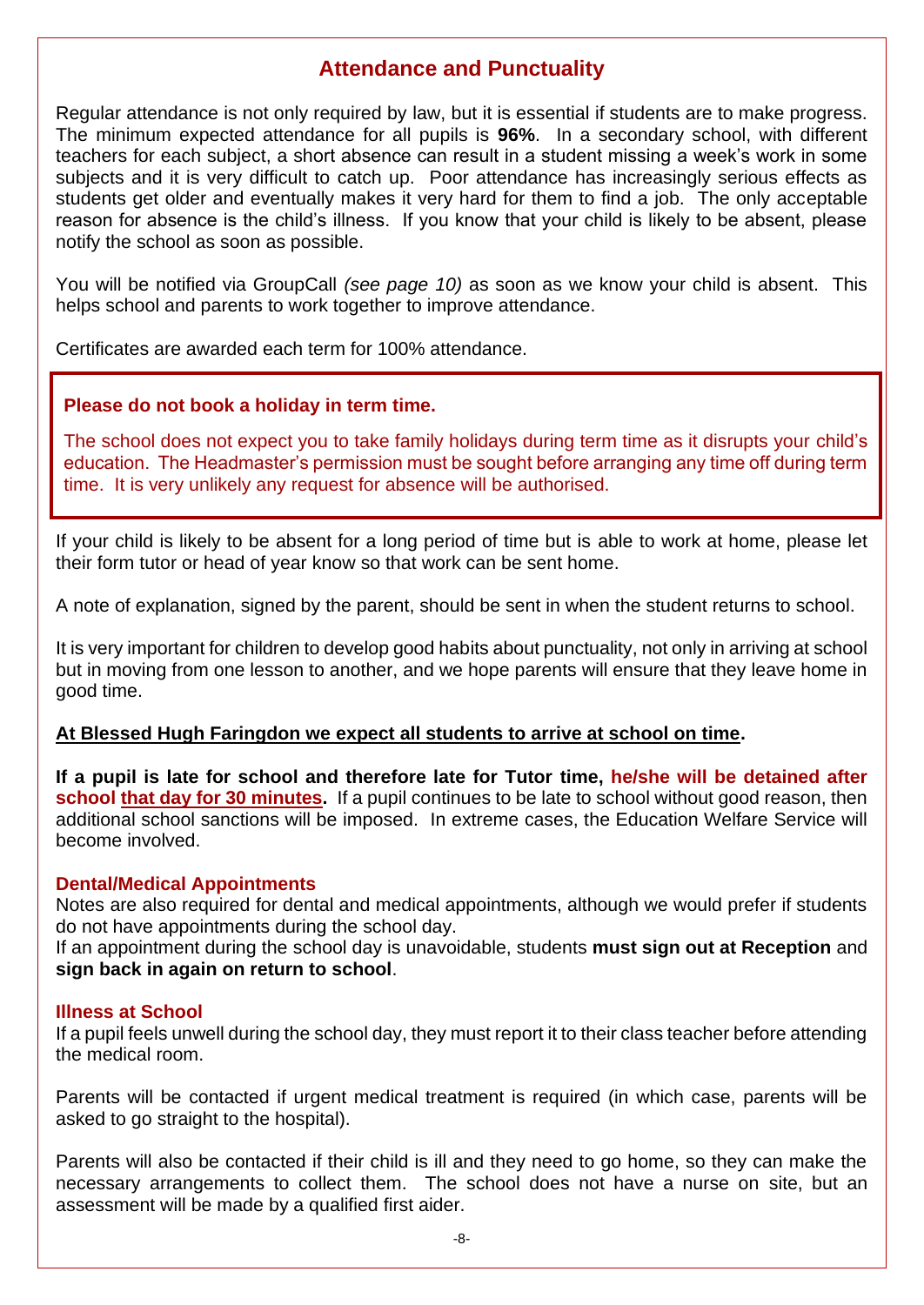

**It is very important that the information we hold is accurate.**

## **Medicines**

We have staff trained in First Aid to deal with accidents, however, we **do not have a nurse**, and no staff are medically qualified.



**We are not allowed to give students any medicine (including paracetamol) without prior written consent from parents.** If you wish your child to be given paracetamol, or any other medication, please sign the appropriate consent form (available from Reception) and supply us with the required **medication in its original packaging**, **with instructions** as to when it is to be administered and the required dosage.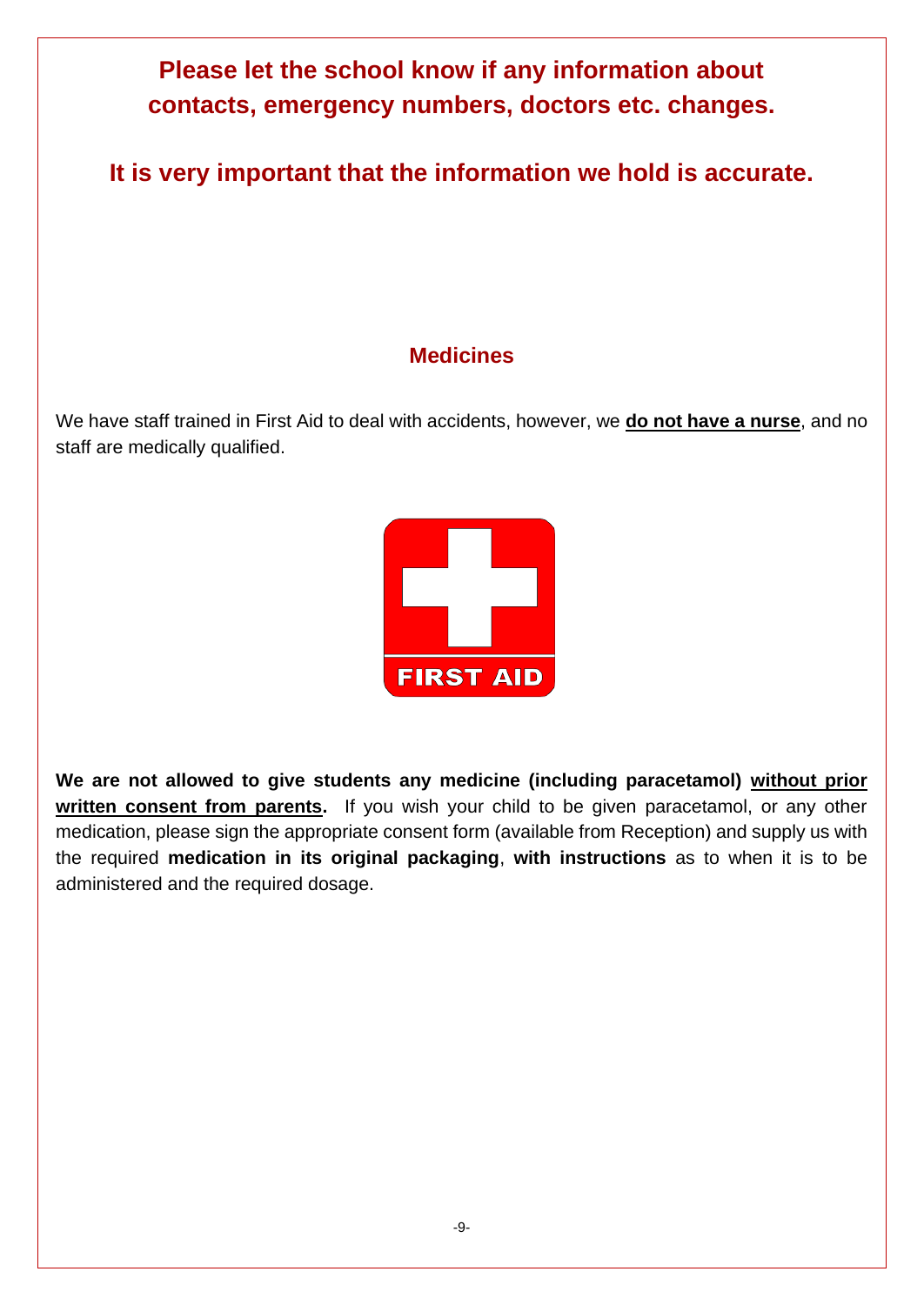#### **Homework**

Homework is an integral part of the learning process and is a vital preparation for life long learning and later life. It encourages the students to develop the skills, confidence and motivation needed for independent learning. It is an ideal opportunity to develop research skills and to spend time reinforcing skills and concepts learned at school. It enables the student and teacher to manage particular demands on time, such as GCSE coursework. **It is an extension to school based learning and all students should be encouraged to undertake such tasks outside the classroom.**

#### **Teams**

Most homework is set via Microsoft Teams. Teachers will set most homework via Microsoft Teams assignments which students access using their school email address and password. Parents will receive a weekly e-mail summary of homework.



Please support the school by providing a suitable area and encouraging your child to do their homework in an acceptable manner. If there are any difficulties experienced with homework, please contact their subject teacher or contact the Head of Department directly. Details of these people will be given in the Curriculum Booklet which will be distributed during the first term.

A homework timetable is given to every student at the beginning of the school year.

#### **Assessment**

Assessment of students' work is an important part of the learning process. Students' work is regularly assessed during the course of each year. These assessments take a variety of forms including end of unit tests and regular assessment of classwork, homework and coursework.

Reports are sent home three times a year – Autumn, Spring and Summer.



#### **SIMS Parent**

You will be invited to SIMS Online Services, once registered you will be able to login and see information on your child's, or children's, attendance, behaviour, timetable, attainment and you can download school reports.

Login details will be issued via your email address; therefore, it is crucial that we have a current email address recorded for you.

Once your child is on roll, you will receive an e-mail from SIMS Online Services inviting you to register. Please follow the link in this e-mail, you won't need to remember any additional login details as you'll link with your existing Facebook, Twitter, Google or Microsoft account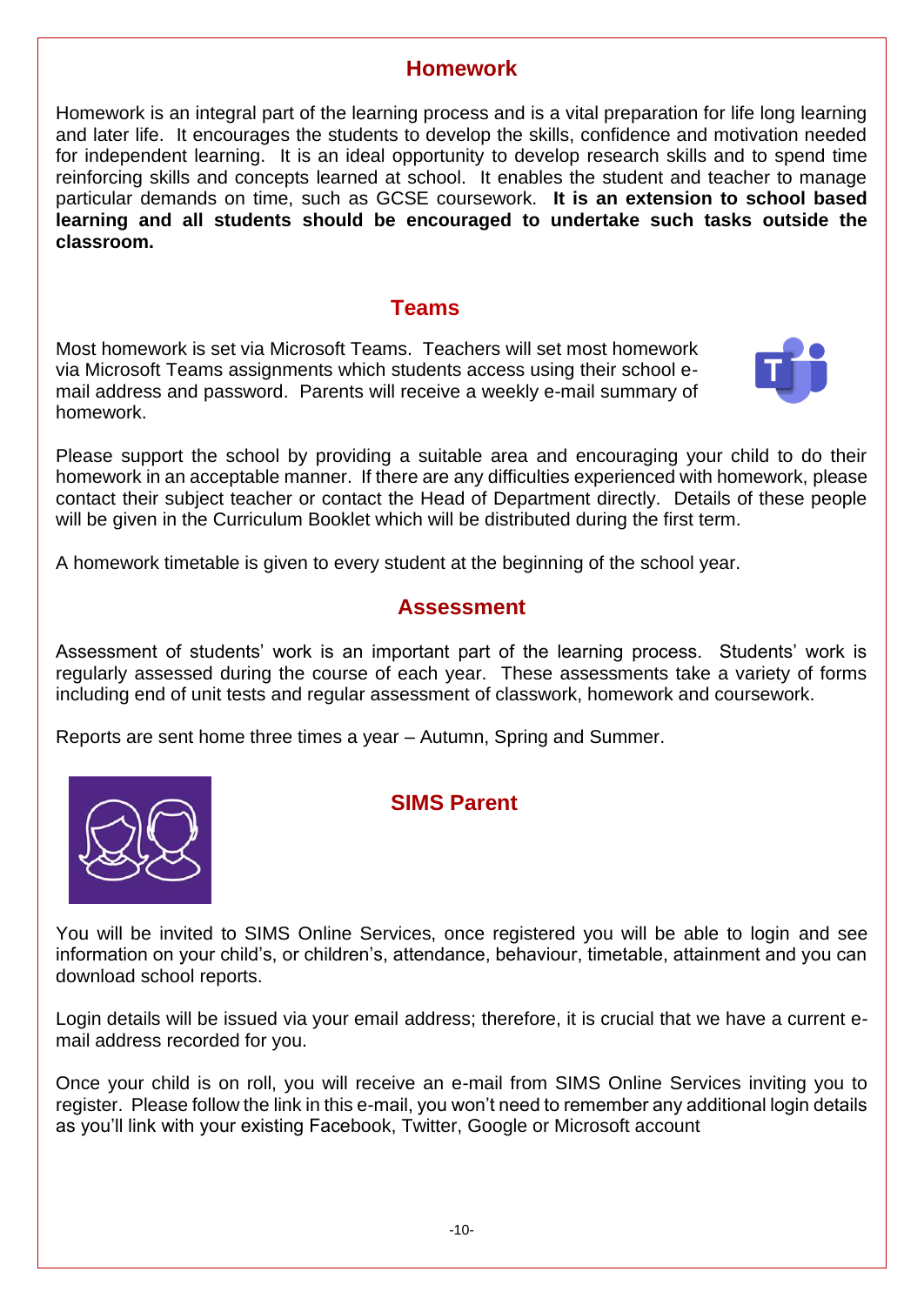## **Rewards and Recognition**

At Blessed Hugh Faringdon Catholic School, we want to recognise the hard work and achievement of all pupils. To help achieve this we stage rewards and achievement assemblies three times each year to celebrate hard work and achievement. Pupils are awarded certificates for the following:

- Outstanding attendance
- Excellent punctuality
- Effort and achievement in lessons

Each week the Headmaster selects the "Headmaster's Student of the Week" for a standout student.

In July we run what we call the 'Success Bus' trips. These are trips for pupils who have worked hard and behaved excellently in lessons. Pupils have the opportunity to go to Marwell Zoo, Chessington World of Adventure or Thorpe Park for the day depending on their Year group.

## **Behaviour for Learning**

*The school is committed to providing a positive culture of learning and expects all pupils to be courteous, considerate and cooperate with others*

The Behaviour for Learning policy has been designed to provide both a choice and a consequence for pupils and has six levels of sanctions that pupils can go through on a scale of C1 to C6

- **C1** First verbal warning by classroom teacher
- **C2** Second verbal warning by classroom teacher
- **C3** One hour after-school detention
- **C4** Internal exclusion in the Focus Room for fixed period of time
- **C5** External exclusion
- **C6** Permanent exclusion (Headmaster only can permanently exclude).

If your child is given a C3 detention, you will also receive a text message 24 hours before the detention. **It is the responsibility of your child to attend the detention**. Detentions for inappropriate behaviour will be held on a Monday, Tuesday, Wednesday and Thursday. If your child does not attend their detention then in the first instance, a two-hour detention will be given. If nonattendance at detentions were to continue, then the school will consider both internal and external exclusions.

If your child receives a C4 then we consider this a serious breach of the school's behaviour code. Your child will be internally excluded in the Focus Room and you will be informed. It is important with the C4 that the issue is resolved so that your child can return to lessons. This can either be done by telephone, or in some cases it may require you to come into the school to resolve the issue.

If your child receives a C5 they will be externally excluded for a fixed period of time. A C6 is a permanent exclusion that can only be authorised by the Headmaster. Hopefully this will not happen to your child.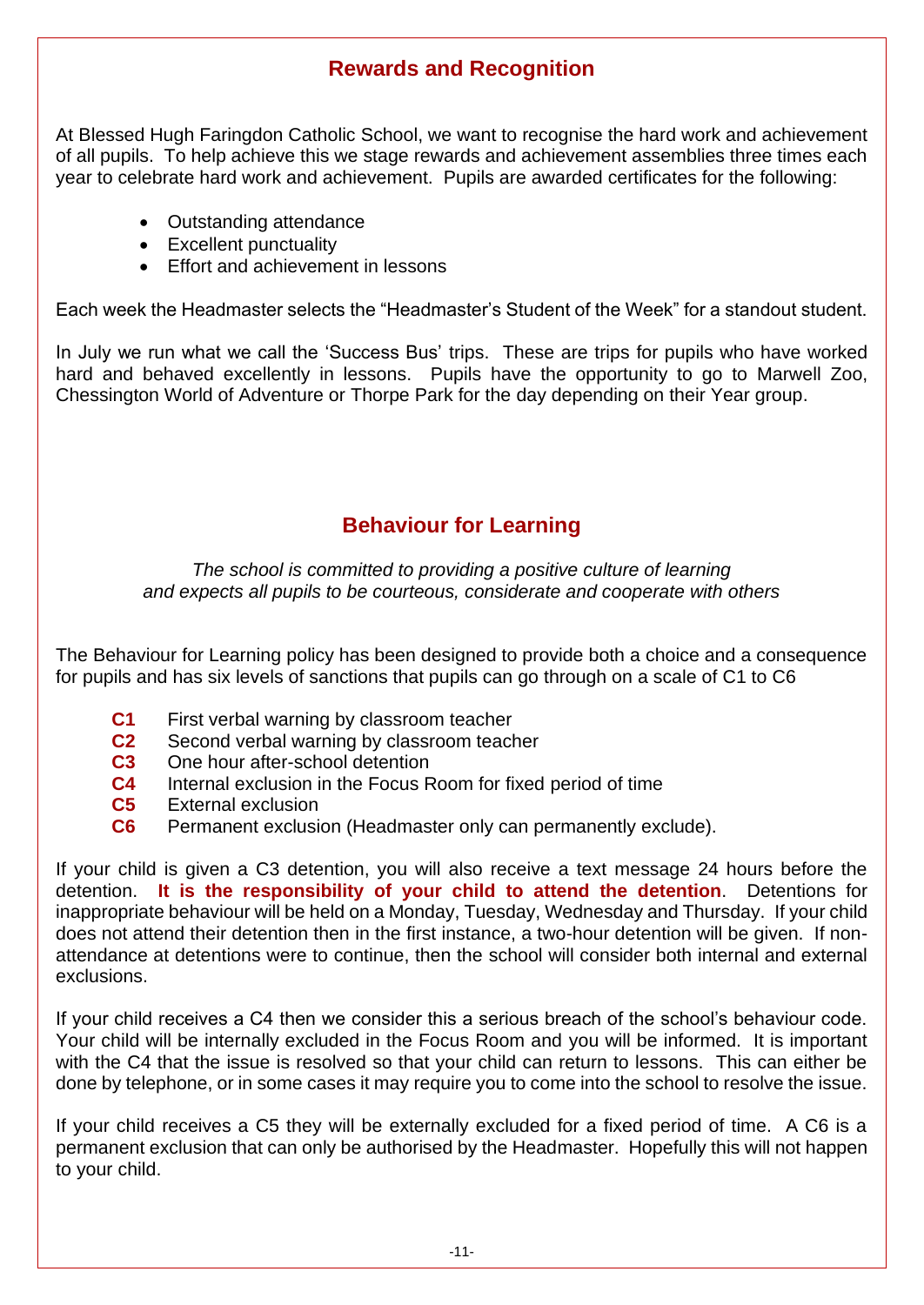## **GroupCall**

We have a facility in school which will allow us to contact you quickly and efficiently. The system is called GroupCall.

GroupCall gives us the ability to send text messages to your mobile phone. We will also use it to send you emails. This facility enables us to get a message to one parent or the whole school very quickly.

We may use the GroupCall system to advise you of the following:

- School Closures
- Advise / acknowledge that your child is absent from school
- Detentions
- Changes to meetings and after school events
- Unauthorised absence reminder notices
- Parents' evenings
- School trip reminders and updates
- Upcoming special school events
- General information about what is going on at school
- Notification that reports, letters and newsletters have been sent home

Depending on the reason for contacting you, we will either send an email or a text message to your mobile phone. We may also choose to send some messages in duplicate (i.e., via text and email).

GroupCall will be our first method of reaching parents so it is important that your contact information is kept up to date.

## **Please ensure that the school office has all your current contact details, especially your current mobile phone number and email address, and advise us immediately if these change**.

Thank you.

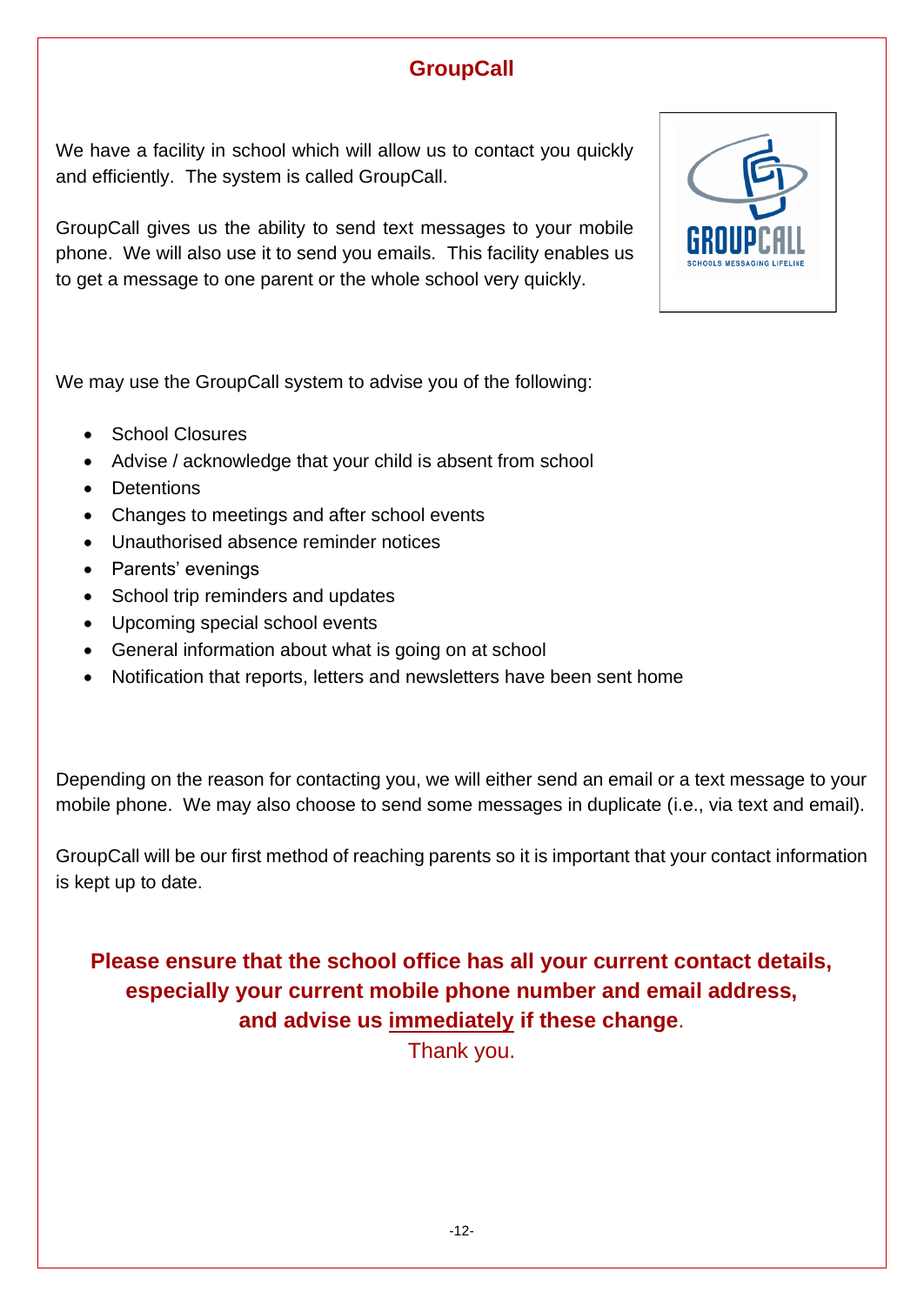## **Lunch Time Arrangements**

Harrison Catering Services provide a wide variety of food in a fun environment for students during morning break and lunchtime.

Every day students will be offered an interesting and varied range of hot and cold choices, including traditional home cooked dishes, continental and oriental dishes, savoury filled jacket potatoes, freshly prepared vegetables, salad pots and pasta salads.

For any information, or to discuss particular dietary requirements, please contact the Catering Manager at school.

School meals are available for all students.

A tariff is displayed in the dining area and is also available on the school website.

There are various **healthy options** available daily, which you may wish to discuss with your child. Copies of menus are available from our caterers upon request.

**Sandwiches** – students who bring sandwiches may eat them in the main hall or under the canopy in the front quad. They may purchase some foods from the dining hall as well if they wish. Some examples from the current pricing structure menu, please be advised that prices by vary and are subject to change.

| <b>Main Meals</b><br>All at $£2.60$                                                                                |                      |                                                                                                                                                                                                          |  | Vegetarian                               |                      |                         |
|--------------------------------------------------------------------------------------------------------------------|----------------------|----------------------------------------------------------------------------------------------------------------------------------------------------------------------------------------------------------|--|------------------------------------------|----------------------|-------------------------|
| All served with rice / pasta /<br>potatoes and vegetables                                                          |                      | All served with rice / pasta /<br>potatoes and vegetables                                                                                                                                                |  |                                          |                      |                         |
| Beef Lasagne<br>Chicken Madras<br>Honey Roasted Gammon<br>Spaghetti Bolognese<br>Roast Beef                        |                      | Vegetable and Quorn paella<br>Roasted Vegetable Spanish Tortilla<br>Mushroom and Mange Tout Stir Fry<br>Vegetable Goulash with Tagliatelle<br>Mature Cheddar and Spring Onion<br><b>Wholemeal Quiche</b> |  |                                          |                      |                         |
| <b>Hot Deli</b>                                                                                                    |                      |                                                                                                                                                                                                          |  | <b>Lighter Bites</b>                     |                      |                         |
| Jacket Potatoes from<br>Hot Cheese & Bacon Rolls<br><b>Chicken Fillet Roll</b><br><b>Hot Rice and Pasta Dishes</b> | from                 | £2.05<br>£2.05<br>f2.20<br>£1.65                                                                                                                                                                         |  | <b>Breakfast Roll</b><br>Pizza<br>Panini | from<br>from<br>from | £1.30<br>£1.10<br>£2.00 |
| Classic sandwich range                                                                                             | from                 | £1.65                                                                                                                                                                                                    |  | <b>Hot Drinks</b>                        |                      |                         |
| Freshly filled baguettes<br>Pasta Pots<br><b>Salad Pots</b>                                                        | from<br>from<br>from | £1.75<br>£1.65<br>£1.90                                                                                                                                                                                  |  | Coffee<br><b>Hot Chocolate</b>           | from<br>from         | £1.40<br>£1.30          |
| <b>Fresh Fruit Pots</b><br>Selection of cakes                                                                      | from<br>from         | 95 <sub>p</sub><br>75p                                                                                                                                                                                   |  | Selection of cold drinks                 | from                 | 60 <sub>p</sub>         |

#### **Prices will be increasing in the forthcoming school year**

**Please remember, all items must be paid for when purchased. We operate a cashless catering system. Please see next page for further details.**

The current free meal allowance is **£2.60,** and this will always be the same as the Main Meal.

#### **Students must remain on the school site during the lunch break**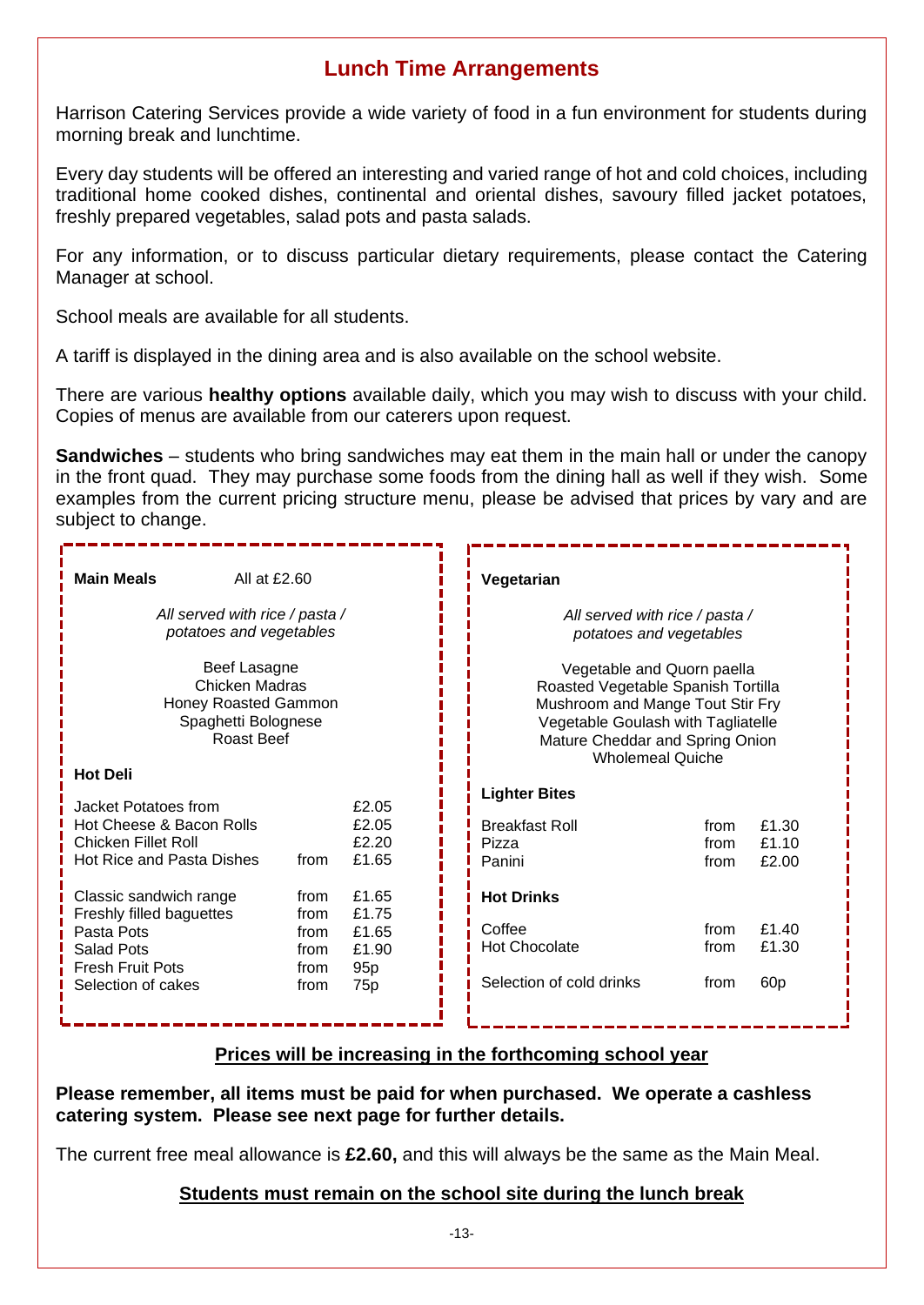## **Payments to School**

## **Cashless Catering**

We operate a cashless catering system. This system incorporates the latest technology and eliminates the need for students to carry cash throughout the day. It is also biometric (please see more detailed information on our website) so there is no need for pupils to carry a card as the system will recognise the thumb of your child at the tills. Biometrics systems are widely used in Secondary Schools in Reading.

Any amount can be paid into a student's account, and any money spent on food and drink will be deducted on a daily basis. Payments to the Cashless Catering system are made online via ParentPay. A daily 'spend' limit of £5 is programmed into the system. This can be decreased or increased for an individual student by making a written request to the school Finance Office or by email to: [finance@hughfaringdon.org](mailto:finance@hughfaringdon.org)

Consent for Biometrics registration is included on the Data Collection Sheet that you should have completed and returned to school following confirmation of your place at BHFCS. If you have not done this, you can email the school and consent to your child having their thumbprint recorded for Biometrics.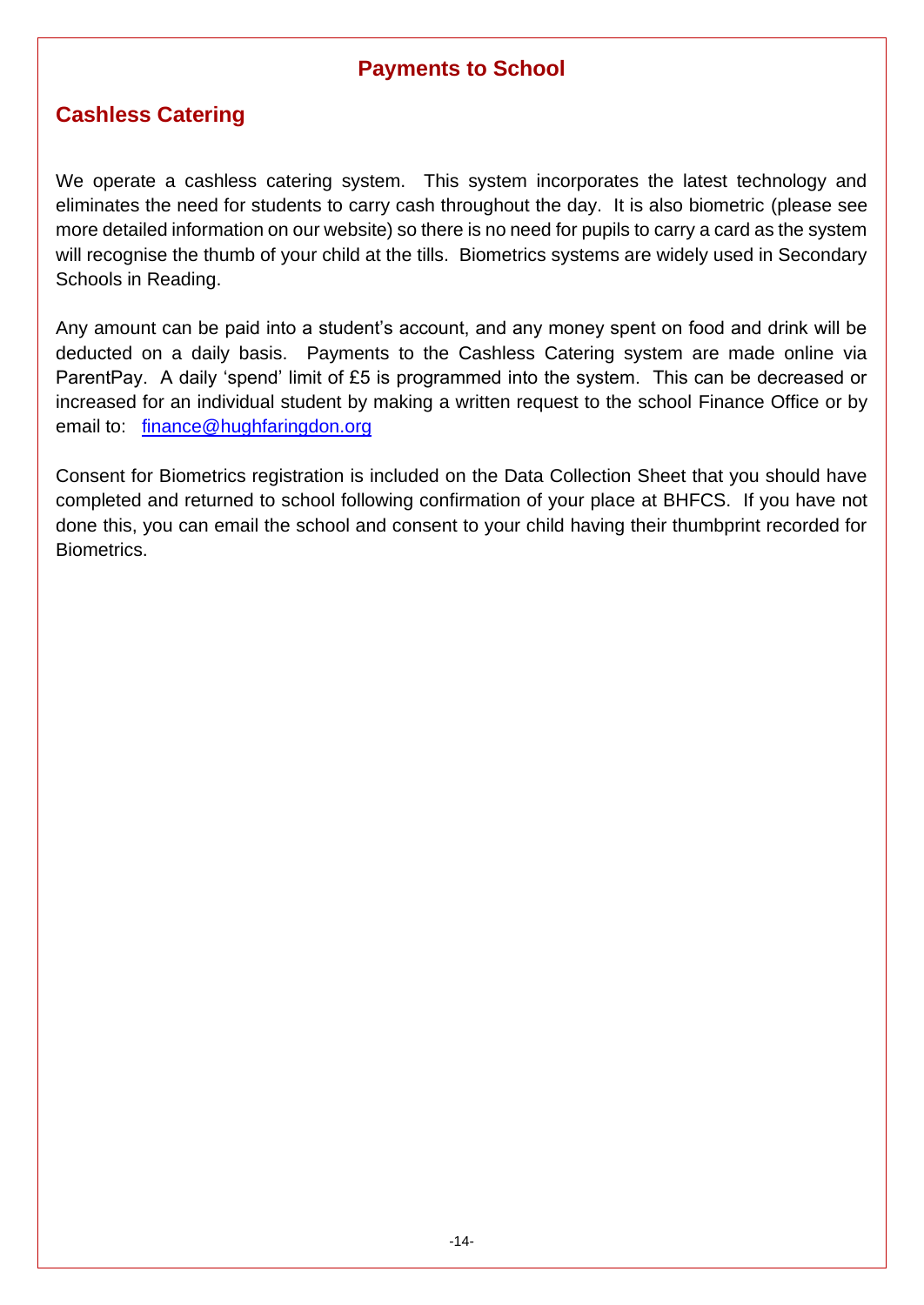## **ParentPay**

The school is a cash free environment, and we use ParentPay to allow parents to make payments for all school trips and canteen services. You will receive a letter with instructions to activate your account. If your child uses the school canteen services, you must ensure that the account is kept in credit (Free School Meals are automatically added).



#### **Already have a ParentPay account?**

If you already have a ParentPay account, either with our school or another ParentPay school, you can simply login to that account and add your other children via the **Add a child** tab on your home page. You will need the activation username and password from your instructions letter to do this.

#### **New to ParentPay?**

You will have a secure online account, activated using a unique activation username and password; you will be prompted to change these and to keep them safe and secure as your Username and Password for future logins.

If you have two or more children at a ParentPay school, you only need to activate one account to create your 'main account' and then add your other children via the **Add a child tab** on your home page. Please visit www.parentpay.com and activate your account via the **Account login** area on the home page of the site.

ParentPay holds an electronic record of your payments to view at a later date. Once you have activated your account you can make online payments straight away.

## **NB: Information given in this booklet is an overview only, please refer to our school website for full policies.**